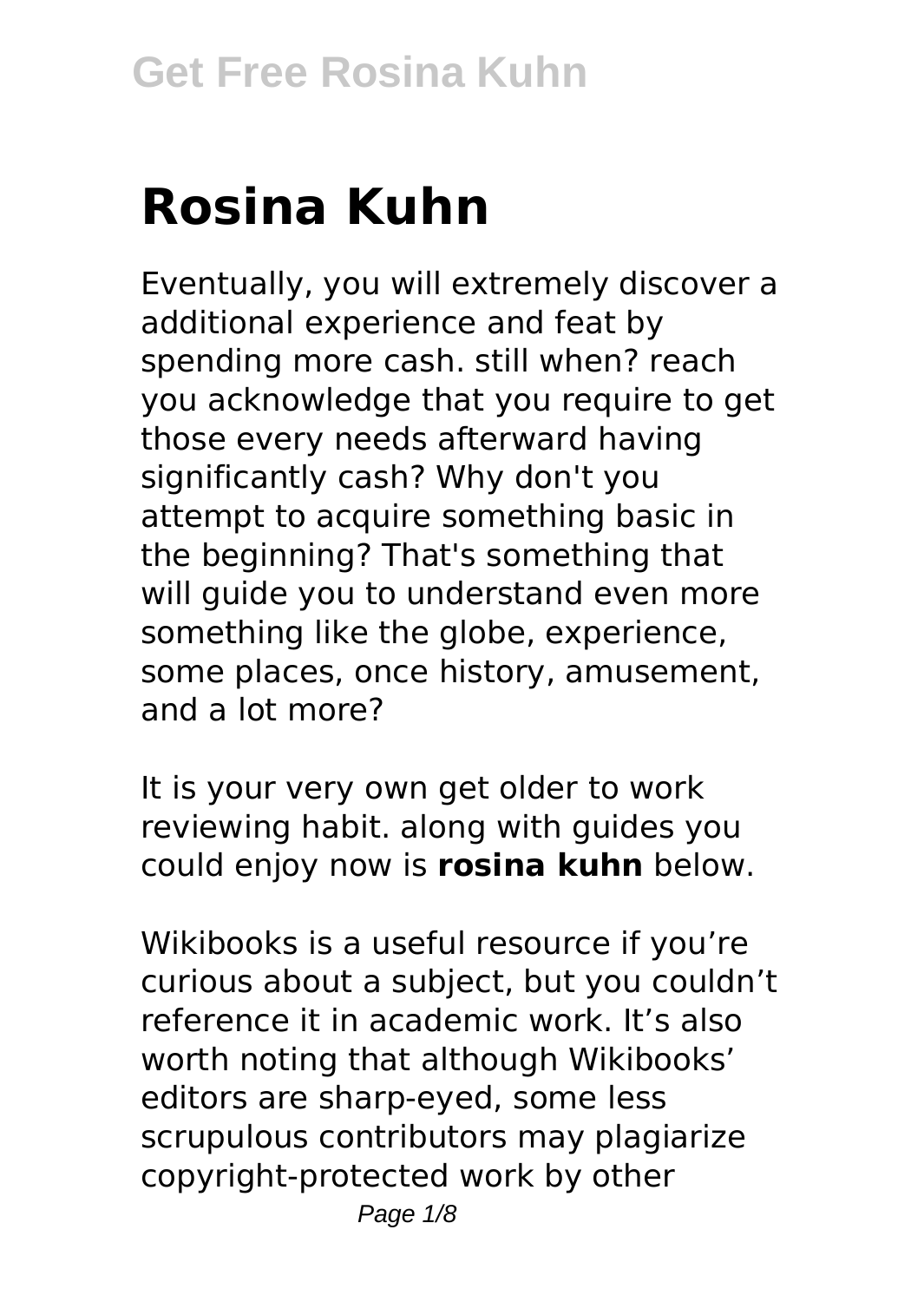authors. Some recipes, for example, appear to be paraphrased from wellknown chefs.

#### **Rosina Kuhn**

Rosina Kuhn ist eine Schweizer Kunstmalerin.

## **Rosina Kuhn – Wikipedia**

Rosina Kuhn is regarded as a well established artist, who originates from Switzerland, like other renowned artists such as Luca Marziale, Adrian Schiess, Carole Freysz Gutierrez, Arnaud Wohlhauser, and René Myrha.Rosina Kuhn was born in 1940.

#### **Rosina Kuhn - Bio, Artworks, Exhibitions and more - Artland**

Rosina "Rose" Kuhn September 21, 1933

– July 15, 2020. Play Tribute Movie ...

## **Rosina Kuhn Obituary - Toronto, ON**

kleio.com uses cookies for anonymised analytics and HTML5 Web Storage to locally store information like language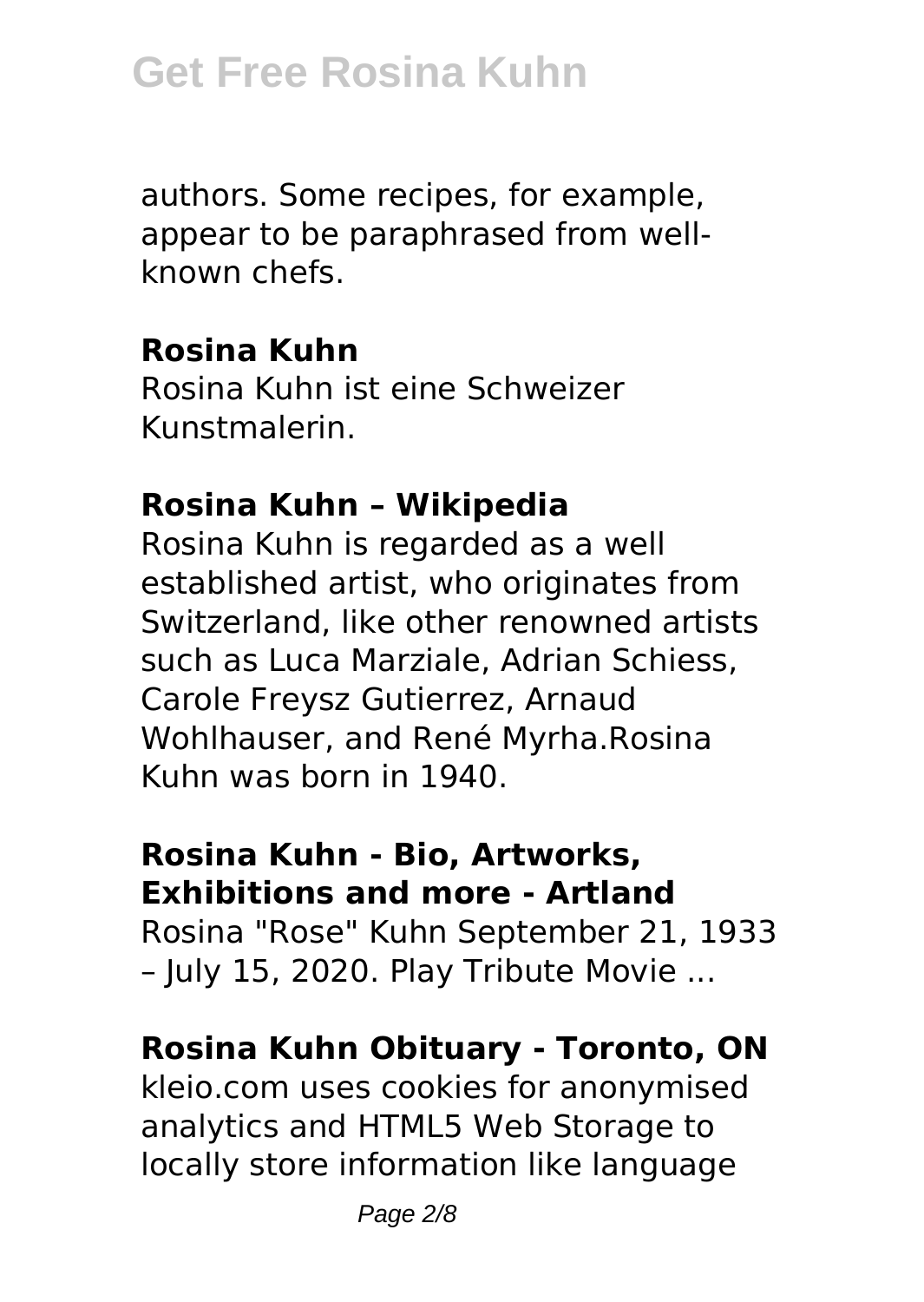choice, in order to ensure you get the best experience on our site.

# **kleio - the living catalog**

Rosina Kuhn is active/lives in Switzerland. Rosina Kuhn is known for painting.

# **Rosina Kuhn - Artist Biography for Rosina Kuhn**

Explore historical records and family tree profiles about Rosina Kuhn on MyHeritage, the world's family history network. Trusted by millions of genealogists since 2003. Trusted information source for millions of people worldwide. English.

# **Rosina Kuhn - Historical records and family trees - MyHeritage**

Born in 17 Feb 1854 and died in 11 Nov 1864 Jamestown, Missouri Rosina Kuhn

# **Rosina Kuhn (1854-1864) - Find A Grave Memorial**

Kunstlerheft: Rosina Kuhn: A Mon Seul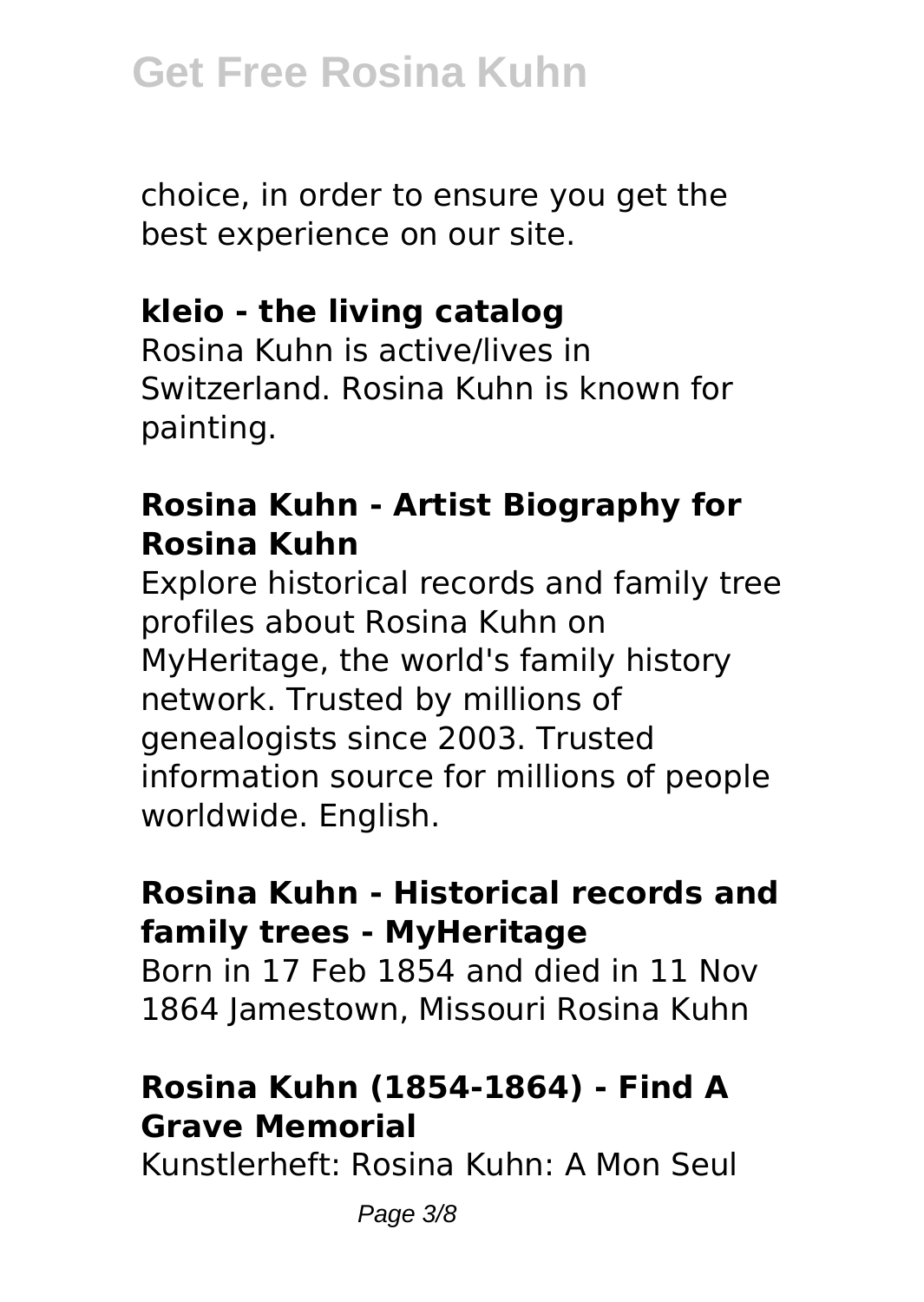Desir by Kuhn, Rosina and a great selection of related books, art and collectibles available now at AbeBooks.com.

#### **Rosina Kuhn - AbeBooks**

Rosina Kuhn. Muscheln, 1986–1986 . Sale Date: November 26, 2003. Auction Closed

## **Rosina Kuhn | artnet**

Rosina Kuhn Polgár Pahlen Raumann (born Kohn) was born on month day 1876, at birth place, to Heinrich Joachim Kuhn and Leontine Kuhn (born Strelisky). Heinrich was born on February 14 1842, in Veselí nad Moravou, Veselí nad Moravou, South Moravian Region, Czech Republic. Leontine was born on December 28 1848, in Budapest, Budapest, Hungary.

# **Rosina Kohn - Historical records and family trees - MyHeritage**

Rosina Kuhn (1773 - 1803) How do we create a person's profile? We collect and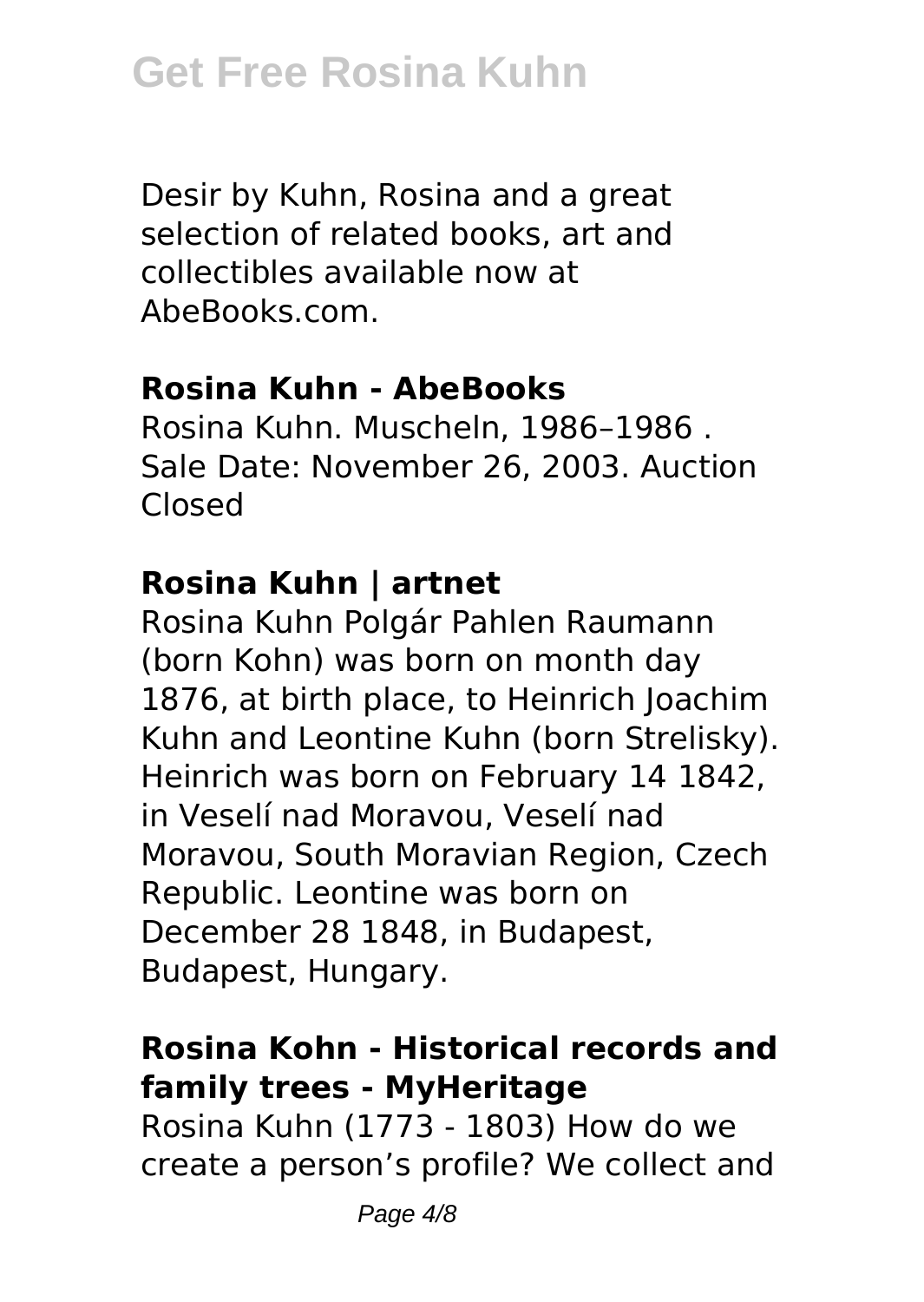match historical records that Ancestry users have contributed to their family trees to create each person's profile. We encourage you to research and examine these records to determine their accuracy.

#### **Rosina Kuhn 1773-1803 - Ancestry®**

Rosina "Rose" Kuhn 21 septembre 1933 – 15 juillet 2020. Visionner la présentation hommage ...

## **Rosina Kuhn avis de décès - Toronto, ON**

Irène Schweizer und Rosina Kuhn stehen hier in der Gallerie Rosenberg neben dem Bild von Rosina Kuhn, das das Cover des Live-Mitschnitts vom 40. Jazzfestival Konfrontatonen in Nickelsdorf (Österreich) vom Duokonzert von Irène Schweizer mit dem Chicagoer Schlagzeuger Hamid Drake gestalten wird.

## **News Page - Intakt Records**

Werkangaben: Rosina Kuhn, «Esalen»,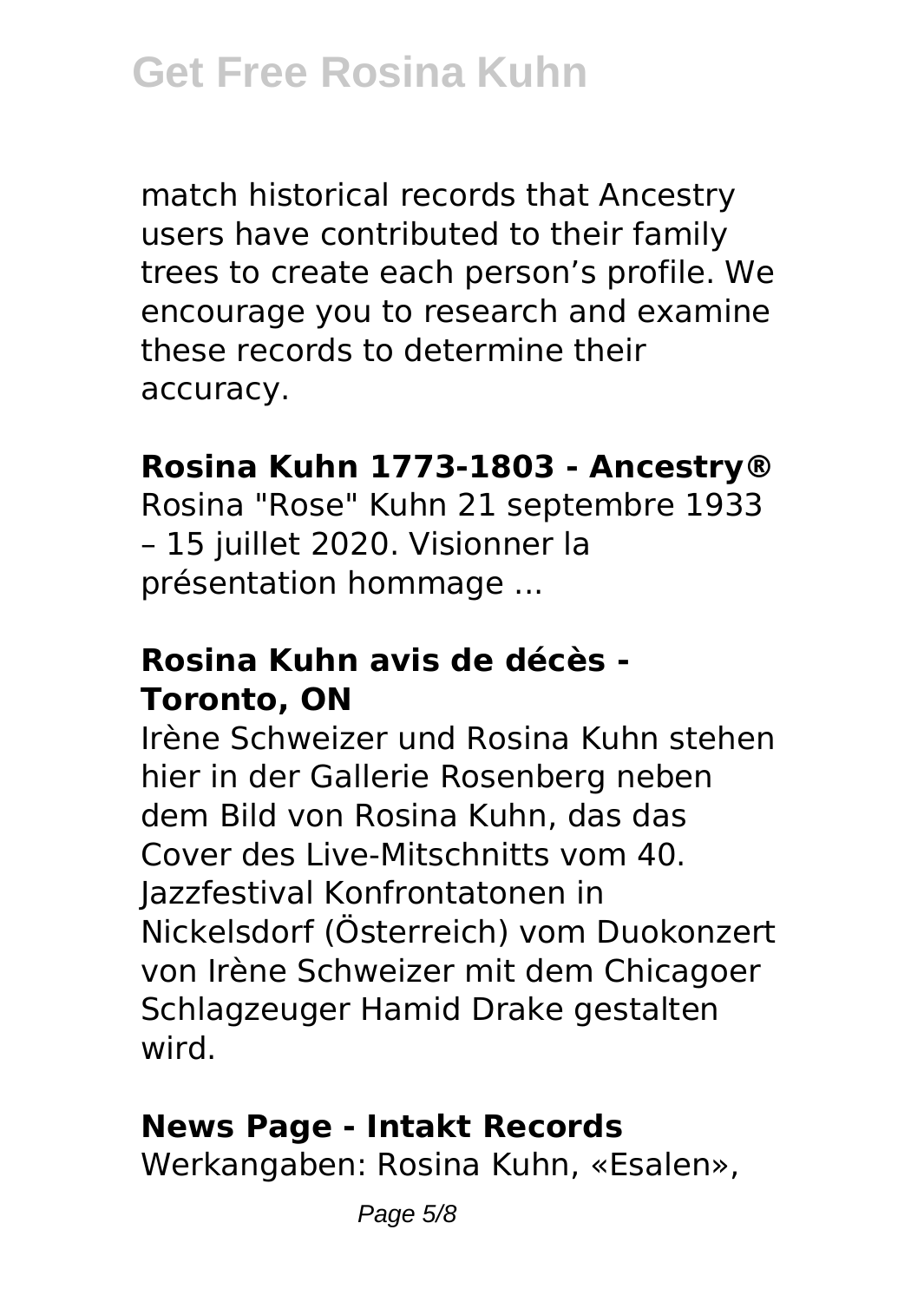2016, Öl auf Leinwand, insgesamt 240 x 360 cm, Aargauer Kunsthaus, Aarau Text und Konzept: Sibilla Caflisch Stimme: Marion Weik

#### **Rosina Kuhn, «Esalen», 2016, Aargauer Kunsthaus, Aarau**

See what Rosina Kuhn (rosinakuhn) has discovered on Pinterest, the world's biggest collection of ideas.

# **Rosina Kuhn (rosinakuhn) on Pinterest**

Find a Grave, database and images (https://www.findagrave.com: accessed ), memorial page for Johanna Rosina Kuhn Miksch (15 Nov 1717–25 Dec 1786), Find a Grave Memorial no. 182414003, citing Nazareth Moravian Cemetery, Nazareth, Northampton County, Pennsylvania, USA ; Maintained by Dead Ringer (contributor 46986571) .

# **Johanna Rosina Kuhn Miksch (1717-1786) - Find A Grave Memorial**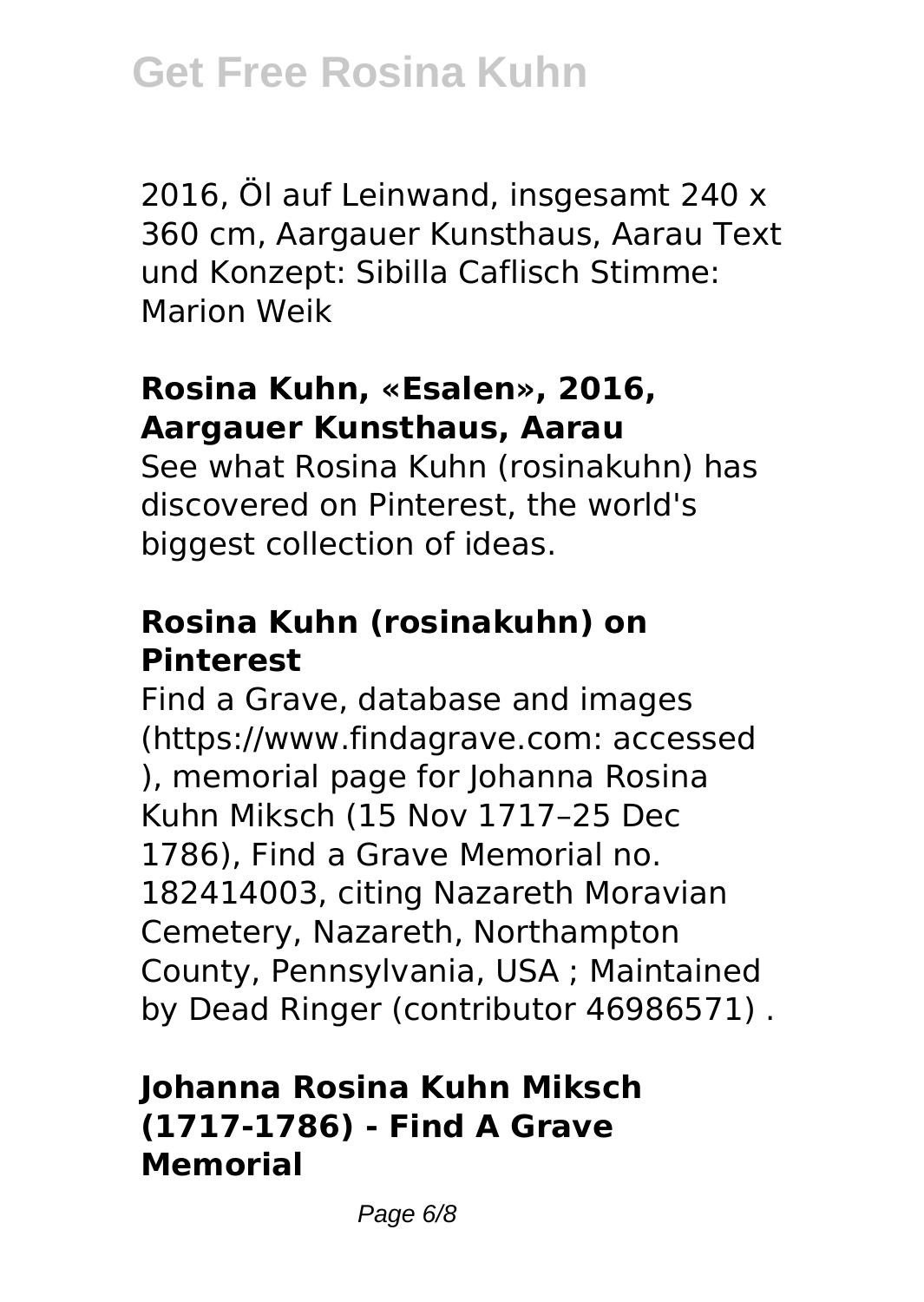20:19: John Bode created Rosina Kuhn. (Imported data from GEDCOM upload #102113, Person P275) [Thank John for this] This page has been accessed once. Biography . Rosina was born in 1854. She was the daughter of Johann Kuhn and Maria Richstein. She passed away in 1864. Sources .

## **Rosina Kuhn (1854-1864) | WikiTree FREE Family Tree**

Rosina Kuhn Polgár Pahlen Raumann (Kohn) Also Known As: "Rosine" Birthdate: August 06, 1876: Birthplace: Vienna, Vienna, Austria: Death: February 04, 1950 (73) Place of Burial: Vienna, Vienna, Austria: Immediate Family: Daughter of Heinrich Joachim Kuhn and Leontine Kuhn Wife of Richard Pahlen

# **Rosina Kuhn Polgár Pahlen Raumann (Kohn) (1876 - 1950 ...**

Genealogy profile for Rosina Kuhn Rosina Kuhn (1861 - 1863) - Genealogy Genealogy for Rosina Kuhn (1861 - 1863) family tree on Geni, with over 200